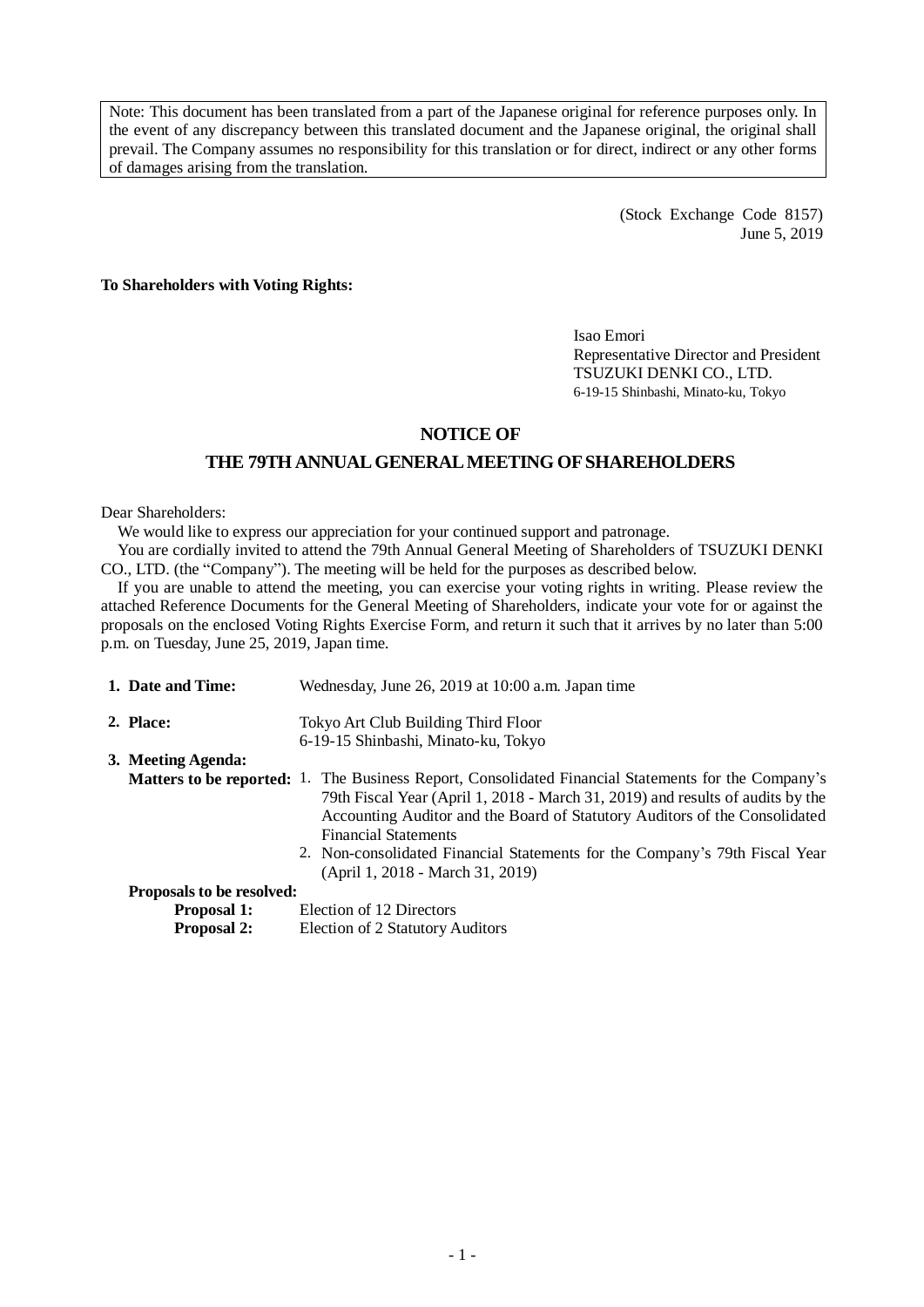### (Attention)

- When attending the meeting, please submit the enclosed Voting Rights Exercise Form at the reception desk. The reception desk will be open at 9:00 a.m. on the day of the meeting.
- Of the documents attached to the Notice of the 79th Annual General Meeting of Shareholders, the "Notes to Consolidated Financial Statements" and "Notes to Non-consolidated Financial Statements" are posted on the Company's website (https://www.tsuzuki.co.jp/ir/stock.html) in accordance with the provisions of laws and regulations as well as Article 16 of the Company's Articles of Incorporation and are therefore not provided in the documents attached to this Notice.
- The Consolidated Financial Statements and Non-consolidated Financial Statements included in the documents attached to the Notice of the 79th Annual General Meeting of Shareholders are a part of the Consolidated Financial Statements and Non-consolidated Financial Statements that were audited by the Accounting Auditor when preparing the audit reports.
- Should the Reference Documents for the General Meeting of Shareholders, the Business Report, Consolidated Financial Statements, or Non-consolidated Financial Statements require revisions, the revised versions will be posted on the Company's website (https://www.tsuzuki.co.jp/ir/stock.html).
- Exercising voting rights by proxy If exercising voting rights by a proxy that is also a shareholder with voting rights exercisable at this General Meeting of Shareholders, the proxy should submit your Voting Rights Exercise Form and a document certifying authority as proxy in addition to the proxy's Voting Rights Exercise Form to the reception desk on the day of the meeting.
- Please be advised that we will be dressed in light attire on the day of the meeting. Shareholders are also encouraged to attend the meeting in light attire.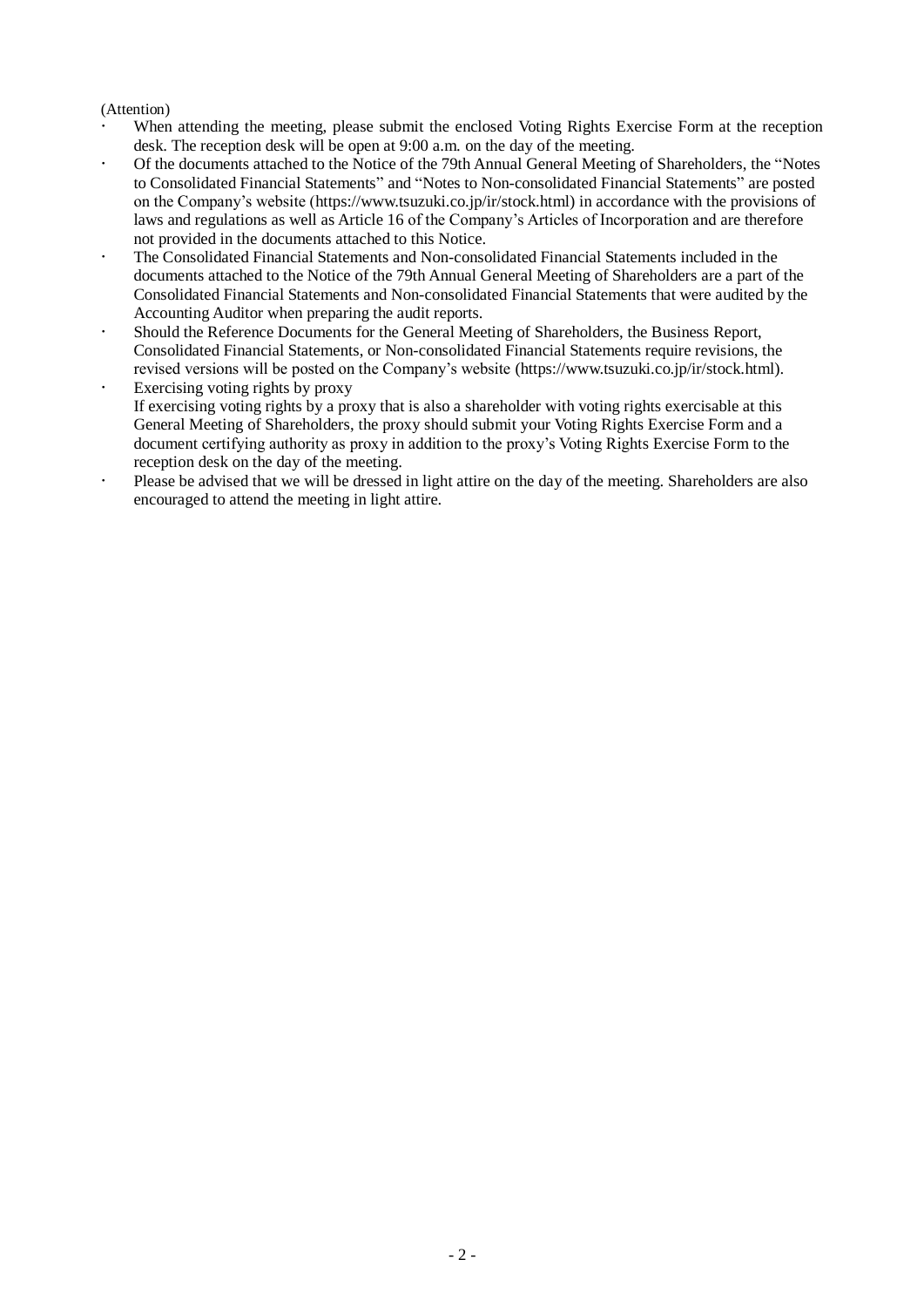# **Reference Documents for the General Meeting of Shareholders**

## **Proposal 1:** Election of 12 Directors

The terms of office of all 12 Directors will expire at the conclusion of this General Meeting of Shareholders. Accordingly, the election of 12 Directors is proposed. The candidates are as follows:

|                                                                                                                        | Name                                                                                                                     |                                      | Past experience, positions and responsibility in the Company,                                                            | Number of     |  |  |
|------------------------------------------------------------------------------------------------------------------------|--------------------------------------------------------------------------------------------------------------------------|--------------------------------------|--------------------------------------------------------------------------------------------------------------------------|---------------|--|--|
| No.                                                                                                                    | (Date of birth)                                                                                                          | and significant concurrent positions |                                                                                                                          | shares of the |  |  |
|                                                                                                                        |                                                                                                                          |                                      |                                                                                                                          | Company held  |  |  |
|                                                                                                                        | Isao Emori                                                                                                               | April 1981                           | Joined the Company                                                                                                       |               |  |  |
|                                                                                                                        | (January 27, 1959)                                                                                                       | April 2000                           | Manager in charge of Welfare Business Project                                                                            |               |  |  |
|                                                                                                                        |                                                                                                                          | April 2008                           | Administrative Officer                                                                                                   |               |  |  |
|                                                                                                                        | [Reappointment]                                                                                                          | June 2009<br>April 2010              | Director<br><b>Managing Director</b>                                                                                     |               |  |  |
|                                                                                                                        | Tenure as Director                                                                                                       | February 2012                        | Director and Managing Executive Officer                                                                                  |               |  |  |
|                                                                                                                        | 10 years                                                                                                                 | April 2015                           | Director and Senior Managing Executive Officer                                                                           | 35,634        |  |  |
|                                                                                                                        |                                                                                                                          | April 2017                           | Representative Director, President and CEO (current position)                                                            |               |  |  |
|                                                                                                                        | [Attendance rate of                                                                                                      |                                      |                                                                                                                          |               |  |  |
| 1                                                                                                                      | the Board of Directors                                                                                                   |                                      |                                                                                                                          |               |  |  |
|                                                                                                                        | meetings in fiscal                                                                                                       |                                      |                                                                                                                          |               |  |  |
|                                                                                                                        | 2018]                                                                                                                    |                                      |                                                                                                                          |               |  |  |
|                                                                                                                        | 100%                                                                                                                     |                                      |                                                                                                                          |               |  |  |
|                                                                                                                        | [Reason for nomination as candidate for Director]                                                                        |                                      |                                                                                                                          |               |  |  |
|                                                                                                                        |                                                                                                                          |                                      | Mr. Isao Emori has two years of experience as Representative Director and President. The Company believes that he is the |               |  |  |
|                                                                                                                        |                                                                                                                          |                                      | most appropriate person as a management leader who takes initiative to promote and lead the growth strategy of the       |               |  |  |
|                                                                                                                        |                                                                                                                          |                                      | Company in a rapidly changing ICT industry. Therefore, the Company proposes his continued election as Director.          |               |  |  |
| He is scheduled to be continuously appointed as Representative Director and President by the Board of Directors if his |                                                                                                                          |                                      |                                                                                                                          |               |  |  |
|                                                                                                                        | election as Director is approved.                                                                                        |                                      |                                                                                                                          |               |  |  |
|                                                                                                                        | Kazunori Yoshii                                                                                                          | April 1981                           | Joined the Company                                                                                                       |               |  |  |
|                                                                                                                        | (September 25, 1957)                                                                                                     | November 2000                        | <b>Accounting Department Manager</b>                                                                                     |               |  |  |
|                                                                                                                        |                                                                                                                          | April 2004                           | Administrative Officer                                                                                                   |               |  |  |
|                                                                                                                        | [Reappointment]                                                                                                          | June 2005                            | Director                                                                                                                 |               |  |  |
|                                                                                                                        |                                                                                                                          | April 2010                           | <b>Managing Director</b>                                                                                                 |               |  |  |
|                                                                                                                        | Tenure as Director                                                                                                       | February 2012                        | Director and Managing Executive Officer                                                                                  |               |  |  |
|                                                                                                                        | 14 years                                                                                                                 | April 2015                           | Director and Senior Managing Executive Officer<br>Director and Executive Vice President, Corporate Functions             | 44,785        |  |  |
|                                                                                                                        | [Attendance rate of                                                                                                      | April 2019                           | (current position)                                                                                                       |               |  |  |
|                                                                                                                        | the Board of Directors                                                                                                   |                                      |                                                                                                                          |               |  |  |
| $\overline{c}$                                                                                                         | meetings in fiscal                                                                                                       |                                      |                                                                                                                          |               |  |  |
|                                                                                                                        | 2018]                                                                                                                    |                                      |                                                                                                                          |               |  |  |
|                                                                                                                        | 100%                                                                                                                     |                                      |                                                                                                                          |               |  |  |
|                                                                                                                        | [Reason for nomination as candidate for Director]                                                                        |                                      |                                                                                                                          |               |  |  |
|                                                                                                                        | Mr. Kazunori Yoshii has many years of experience in the Company's accounting division, and after being appointed         |                                      |                                                                                                                          |               |  |  |
|                                                                                                                        | as an Executive Officer, he has been in charge of the administration division and has promoted the development of        |                                      |                                                                                                                          |               |  |  |
|                                                                                                                        | internal control systems of the overall TSUZUKI Group. Given such experiences, the Company believes that he is           |                                      |                                                                                                                          |               |  |  |
|                                                                                                                        | qualified to take a role to lead discussions at the Board of Directors meetings from the perspective of compliance, risk |                                      |                                                                                                                          |               |  |  |
|                                                                                                                        | management, and internal control. Therefore, the Company proposes his continued election as Director. He is scheduled to |                                      |                                                                                                                          |               |  |  |
|                                                                                                                        | be appointed as Representative Director and Vice President by the Board of Directors if his election as Director is      |                                      |                                                                                                                          |               |  |  |
|                                                                                                                        | approved.                                                                                                                |                                      |                                                                                                                          |               |  |  |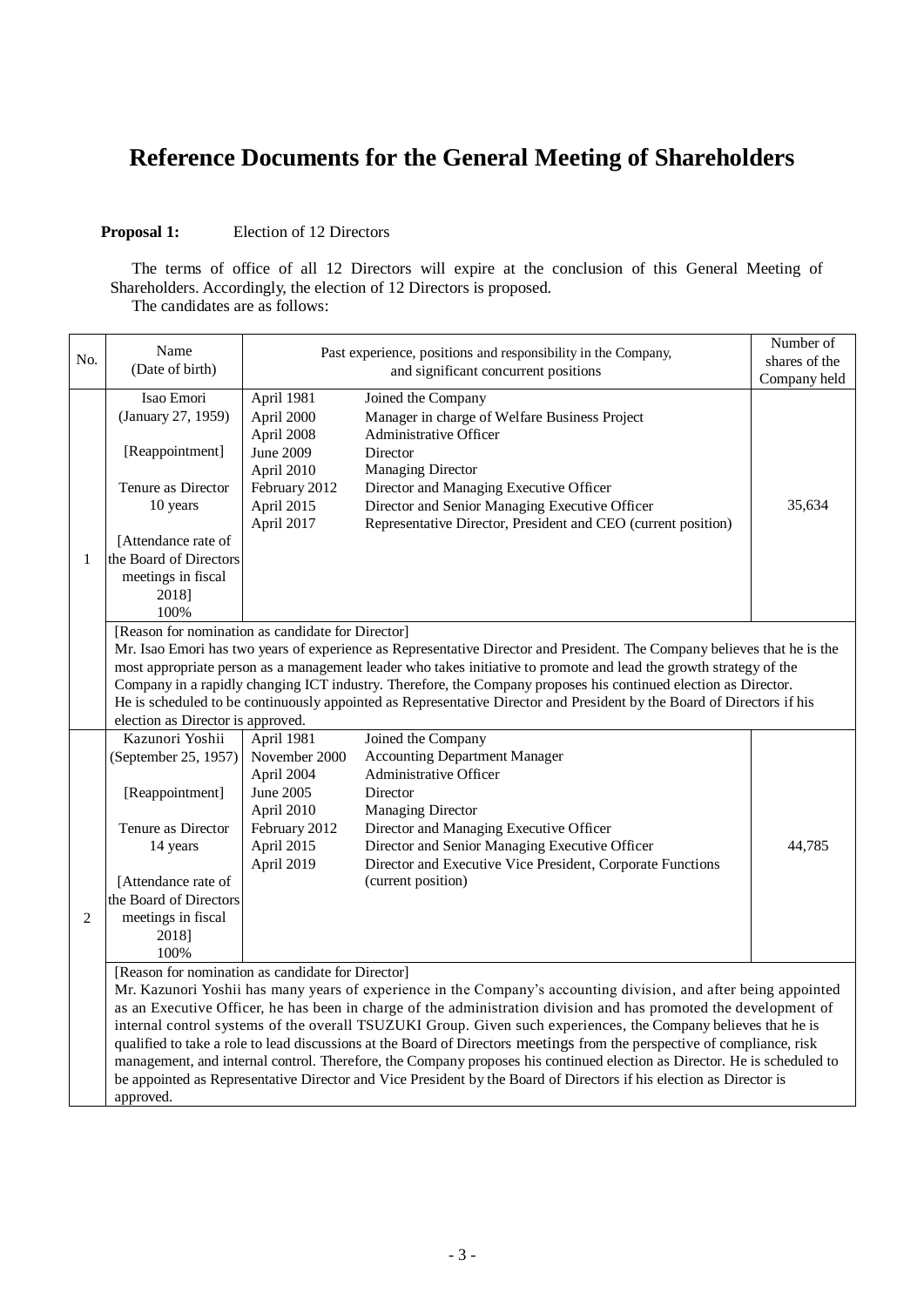| No. | Name<br>(Date of birth)                                                                                                                                                                                                                        |                                                                                                     | Past experience, positions and responsibility in the Company,<br>and significant concurrent positions                               | Number of<br>shares of the<br>Company held |  |  |
|-----|------------------------------------------------------------------------------------------------------------------------------------------------------------------------------------------------------------------------------------------------|-----------------------------------------------------------------------------------------------------|-------------------------------------------------------------------------------------------------------------------------------------|--------------------------------------------|--|--|
|     | Masato Tozawa                                                                                                                                                                                                                                  | April 1981                                                                                          | Joined FUJITSU LIMITED                                                                                                              |                                            |  |  |
|     | (June 1, 1957)                                                                                                                                                                                                                                 | April 1999                                                                                          | Manager of Sales Support Department, West Japan Sales Unit                                                                          |                                            |  |  |
|     |                                                                                                                                                                                                                                                | November 2001                                                                                       | General Manager of Software Service Planning Department,                                                                            |                                            |  |  |
|     | [Reappointment]                                                                                                                                                                                                                                |                                                                                                     | Marketing Unit                                                                                                                      |                                            |  |  |
|     |                                                                                                                                                                                                                                                | June 2007                                                                                           | Director, Fujitsu Business System Limited (currently Fujitsu                                                                        |                                            |  |  |
|     | Tenure as Director                                                                                                                                                                                                                             | June 2008                                                                                           | Marketing Limited)                                                                                                                  |                                            |  |  |
|     | 7 years                                                                                                                                                                                                                                        | June 2010                                                                                           | Vice Head of President Office, FUJITSU LIMITED<br>Head of Solution Business Planning Office                                         | 14,917                                     |  |  |
|     | [Attendance rate of                                                                                                                                                                                                                            | August 2011                                                                                         | Advisor, the Company                                                                                                                |                                            |  |  |
| 3   | the Board of Directors                                                                                                                                                                                                                         | February 2012                                                                                       | Managing Executive Officer                                                                                                          |                                            |  |  |
|     | meetings in fiscal                                                                                                                                                                                                                             | June 2012                                                                                           | Director and Managing Executive Officer                                                                                             |                                            |  |  |
|     | 2018]                                                                                                                                                                                                                                          | April 2017                                                                                          | Director and Managing Executive Officer, Head of Solution                                                                           |                                            |  |  |
|     | 100%                                                                                                                                                                                                                                           |                                                                                                     | Business Promotion Unit (current position)                                                                                          |                                            |  |  |
|     | [Reason for nomination as candidate for Director]                                                                                                                                                                                              |                                                                                                     |                                                                                                                                     |                                            |  |  |
|     |                                                                                                                                                                                                                                                |                                                                                                     | Mr. Masato Tozawa has many years of experience in the Company's management strategy division and has broad                          |                                            |  |  |
|     |                                                                                                                                                                                                                                                |                                                                                                     | knowledge in corporate management. The Company believes that he is qualified to take a role to lead discussions at the              |                                            |  |  |
|     |                                                                                                                                                                                                                                                |                                                                                                     | Board of Directors meetings from the perspective of promoting enhancement of business platforms and technology                      |                                            |  |  |
|     |                                                                                                                                                                                                                                                |                                                                                                     | platforms that are common to all business domains of the Company. Therefore, the Company proposes his continued                     |                                            |  |  |
|     | election as Director.                                                                                                                                                                                                                          |                                                                                                     |                                                                                                                                     |                                            |  |  |
|     | Katsuyuki Yoshida                                                                                                                                                                                                                              | March 1984                                                                                          | Joined the Company                                                                                                                  |                                            |  |  |
|     | (July 27, 1962)                                                                                                                                                                                                                                | April 2003                                                                                          | Third Sales Department Manager of Distribution Sales Division                                                                       |                                            |  |  |
|     |                                                                                                                                                                                                                                                | April 2009                                                                                          | Administrative Officer, General Manager of Distribution Sales                                                                       |                                            |  |  |
|     | [Reappointment]                                                                                                                                                                                                                                |                                                                                                     | Division, Fourth Sales Department Manager, Sales Promotion                                                                          |                                            |  |  |
|     | Tenure as Director                                                                                                                                                                                                                             | June 2012                                                                                           | Department Manager<br>Executive Officer, Vice Head of Information Sales Unit,                                                       |                                            |  |  |
|     | 1 year                                                                                                                                                                                                                                         |                                                                                                     | General Manager of Second Distribution Sales Division, Cloud                                                                        | 3,859                                      |  |  |
|     |                                                                                                                                                                                                                                                |                                                                                                     | <b>Computing Promotion Office</b>                                                                                                   |                                            |  |  |
|     | [Attendance rate of                                                                                                                                                                                                                            | April 2016                                                                                          | Managing Executive Officer                                                                                                          |                                            |  |  |
| 4   | the Board of Directors                                                                                                                                                                                                                         | June 2018                                                                                           | Director and Managing Executive Officer                                                                                             |                                            |  |  |
|     | meetings in fiscal                                                                                                                                                                                                                             | April 2019                                                                                          | Director and Managing Executive Officer, Head of Solution                                                                           |                                            |  |  |
|     | 2018]                                                                                                                                                                                                                                          |                                                                                                     | Services Unit (current position)                                                                                                    |                                            |  |  |
|     | 100%                                                                                                                                                                                                                                           |                                                                                                     |                                                                                                                                     |                                            |  |  |
|     | [Reason for nomination as candidate for Director]                                                                                                                                                                                              |                                                                                                     |                                                                                                                                     |                                            |  |  |
|     | Mr. Katsuyuki Yoshida has experience as Executive Officer in the information network solution services division,                                                                                                                               |                                                                                                     |                                                                                                                                     |                                            |  |  |
|     | and as a Managing Executive Officer in the West Japan Unit since 2016. He has successfully concluded many large-scale                                                                                                                          |                                                                                                     |                                                                                                                                     |                                            |  |  |
|     | business negotiations and demonstrated strong leadership. The Company believes that he is qualified to take a role to<br>further develop the information network solution services division that is positioned as the Company's core business. |                                                                                                     |                                                                                                                                     |                                            |  |  |
|     |                                                                                                                                                                                                                                                |                                                                                                     |                                                                                                                                     |                                            |  |  |
|     | Kazuhisa Oyama                                                                                                                                                                                                                                 | April 1984                                                                                          | Therefore, the Company proposes his continued election as Director.<br>Joined The Mitsubishi Bank, Ltd. (currently MUFG Bank, Ltd.) |                                            |  |  |
|     | (February 24, 1960)                                                                                                                                                                                                                            | <b>July 2010</b>                                                                                    | Administrative Officer                                                                                                              |                                            |  |  |
|     |                                                                                                                                                                                                                                                | May 2012                                                                                            | Manager of Corporate Business Department                                                                                            |                                            |  |  |
|     | [Reappointment]                                                                                                                                                                                                                                | June 2013                                                                                           | Executive Officer, the Company                                                                                                      |                                            |  |  |
|     |                                                                                                                                                                                                                                                | June 2016                                                                                           | Director and Executive Officer                                                                                                      |                                            |  |  |
|     | Tenure as Director                                                                                                                                                                                                                             | April 2019                                                                                          | Director and Executive Officer, Vice Head of Solution Services                                                                      |                                            |  |  |
|     | 3 years                                                                                                                                                                                                                                        |                                                                                                     | Unit (Digital Communication Business) (current position)                                                                            | 7,431                                      |  |  |
|     |                                                                                                                                                                                                                                                |                                                                                                     |                                                                                                                                     |                                            |  |  |
| 5   | [Attendance rate of                                                                                                                                                                                                                            |                                                                                                     |                                                                                                                                     |                                            |  |  |
|     | the Board of Directors                                                                                                                                                                                                                         |                                                                                                     |                                                                                                                                     |                                            |  |  |
|     | meetings in fiscal                                                                                                                                                                                                                             |                                                                                                     |                                                                                                                                     |                                            |  |  |
|     | 2018]                                                                                                                                                                                                                                          |                                                                                                     |                                                                                                                                     |                                            |  |  |
|     | 100%                                                                                                                                                                                                                                           |                                                                                                     |                                                                                                                                     |                                            |  |  |
|     | [Reason for nomination as candidate for Director]                                                                                                                                                                                              |                                                                                                     |                                                                                                                                     |                                            |  |  |
|     | Mr. Kazuhisa Oyama has strengthened the healthcare business and demonstrated strong leadership with new ideas<br>in creating business models using new technologies such as AI, IoT, etc. The Company believes that he is qualified to         |                                                                                                     |                                                                                                                                     |                                            |  |  |
|     |                                                                                                                                                                                                                                                |                                                                                                     | take a role in a wide range of fields based on his track record in areas including capital policy upon his many years of            |                                            |  |  |
|     |                                                                                                                                                                                                                                                | experience in banking business. Therefore, the Company proposes his continued election as Director. |                                                                                                                                     |                                            |  |  |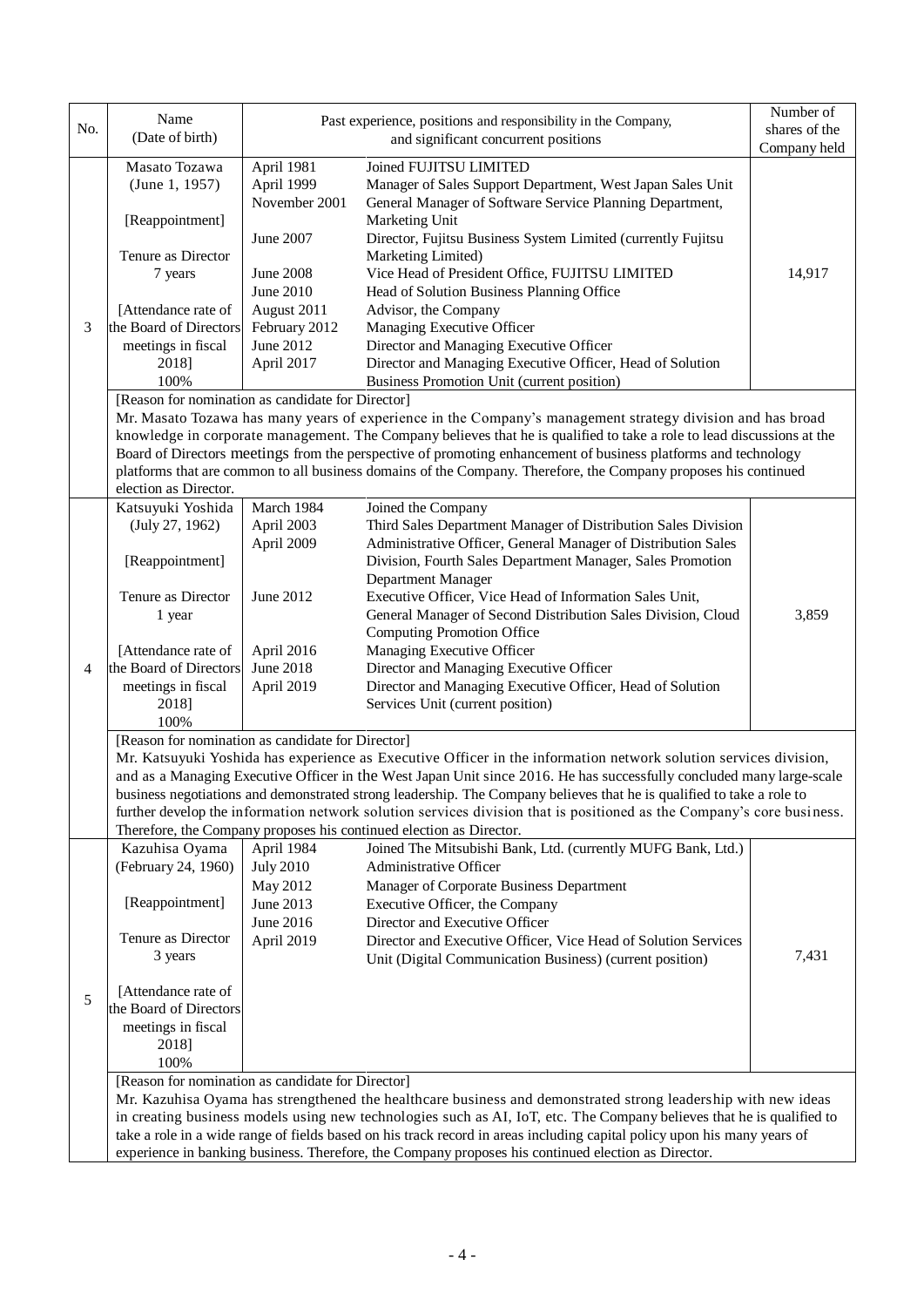| No. | Name<br>(Date of birth)                                                                                                                                                                                                                          |                                                                                                                                                                                                                               | Past experience, positions and responsibility in the Company,<br>and significant concurrent positions                                                                                                                                          | Number of<br>shares of the<br>Company held |  |  |  |
|-----|--------------------------------------------------------------------------------------------------------------------------------------------------------------------------------------------------------------------------------------------------|-------------------------------------------------------------------------------------------------------------------------------------------------------------------------------------------------------------------------------|------------------------------------------------------------------------------------------------------------------------------------------------------------------------------------------------------------------------------------------------|--------------------------------------------|--|--|--|
|     |                                                                                                                                                                                                                                                  |                                                                                                                                                                                                                               |                                                                                                                                                                                                                                                |                                            |  |  |  |
|     | Toshihiro Hirai<br>(June 14, 1962)                                                                                                                                                                                                               | April 1985<br>April 2004                                                                                                                                                                                                      | Joined the Company<br>Second Sales Department Manager of Network Solution Sales<br><b>Division</b>                                                                                                                                             |                                            |  |  |  |
|     | [Reappointment]                                                                                                                                                                                                                                  | April 2009<br>June 2012                                                                                                                                                                                                       | Administrative Officer, Management Planning Office Manager<br><b>Executive Officer</b>                                                                                                                                                         |                                            |  |  |  |
|     | Tenure as Director                                                                                                                                                                                                                               | June 2018                                                                                                                                                                                                                     | Director and Executive Officer                                                                                                                                                                                                                 |                                            |  |  |  |
|     | 1 year                                                                                                                                                                                                                                           | April 2019                                                                                                                                                                                                                    | Director and Executive Officer, General Manager of                                                                                                                                                                                             | 15,314                                     |  |  |  |
|     |                                                                                                                                                                                                                                                  |                                                                                                                                                                                                                               | Management Planning Division, Public and Investor Relations                                                                                                                                                                                    |                                            |  |  |  |
|     | [Attendance rate of                                                                                                                                                                                                                              |                                                                                                                                                                                                                               | Office Manager (current position)                                                                                                                                                                                                              |                                            |  |  |  |
| 6   | the Board of Directors                                                                                                                                                                                                                           |                                                                                                                                                                                                                               |                                                                                                                                                                                                                                                |                                            |  |  |  |
|     | meetings in fiscal                                                                                                                                                                                                                               |                                                                                                                                                                                                                               |                                                                                                                                                                                                                                                |                                            |  |  |  |
|     | 2018]                                                                                                                                                                                                                                            |                                                                                                                                                                                                                               |                                                                                                                                                                                                                                                |                                            |  |  |  |
|     | 100%                                                                                                                                                                                                                                             |                                                                                                                                                                                                                               |                                                                                                                                                                                                                                                |                                            |  |  |  |
|     | [Reason for nomination as candidate for Director]                                                                                                                                                                                                |                                                                                                                                                                                                                               |                                                                                                                                                                                                                                                |                                            |  |  |  |
|     |                                                                                                                                                                                                                                                  | Mr. Toshihiro Hirai has many years of experience in the Company's network business division and management<br>planning division, and has broad knowledge and experience in corporate management. The Company believes that he |                                                                                                                                                                                                                                                |                                            |  |  |  |
|     |                                                                                                                                                                                                                                                  |                                                                                                                                                                                                                               | is qualified to take a role to expand the network integration business, which is a key initiative in the Company's mid-term<br>business plan, and to strengthen management strategy. Therefore, the Company proposes his continued election as |                                            |  |  |  |
|     | Director.                                                                                                                                                                                                                                        |                                                                                                                                                                                                                               |                                                                                                                                                                                                                                                |                                            |  |  |  |
|     |                                                                                                                                                                                                                                                  | April 1979                                                                                                                                                                                                                    | Joined the Company                                                                                                                                                                                                                             |                                            |  |  |  |
|     |                                                                                                                                                                                                                                                  | April 2000                                                                                                                                                                                                                    | Second Sales Department Manager of Osaka Branch                                                                                                                                                                                                |                                            |  |  |  |
|     | Masahito Nakai                                                                                                                                                                                                                                   | April 2012                                                                                                                                                                                                                    | Administrative Officer, Assistant to Officer in charge of West                                                                                                                                                                                 |                                            |  |  |  |
|     | (February 26, 1957)                                                                                                                                                                                                                              |                                                                                                                                                                                                                               | Area, Osaka Branch Office Manager                                                                                                                                                                                                              |                                            |  |  |  |
|     | [Reappointment]                                                                                                                                                                                                                                  | June 2012                                                                                                                                                                                                                     | Executive Officer, Head of West Japan Unit, Osaka Branch                                                                                                                                                                                       |                                            |  |  |  |
|     |                                                                                                                                                                                                                                                  |                                                                                                                                                                                                                               | Office Manager                                                                                                                                                                                                                                 |                                            |  |  |  |
|     | Tenure as Director<br>3 years                                                                                                                                                                                                                    | April 2015                                                                                                                                                                                                                    | Managing Executive Officer, Head of West Japan Unit, Osaka                                                                                                                                                                                     |                                            |  |  |  |
|     |                                                                                                                                                                                                                                                  |                                                                                                                                                                                                                               | <b>Branch Office Manager</b>                                                                                                                                                                                                                   |                                            |  |  |  |
|     |                                                                                                                                                                                                                                                  | June 2016                                                                                                                                                                                                                     | Director and Managing Executive Officer                                                                                                                                                                                                        | 16,004                                     |  |  |  |
|     | [Attendance rate of                                                                                                                                                                                                                              | April 2017                                                                                                                                                                                                                    | Director and Senior Managing Executive Officer, Head of                                                                                                                                                                                        |                                            |  |  |  |
| 7   | the Board of Directors                                                                                                                                                                                                                           |                                                                                                                                                                                                                               | <b>Solution Services Unit</b>                                                                                                                                                                                                                  |                                            |  |  |  |
|     | meetings in fiscal                                                                                                                                                                                                                               | April 2019                                                                                                                                                                                                                    | Director                                                                                                                                                                                                                                       |                                            |  |  |  |
|     | 2018]                                                                                                                                                                                                                                            |                                                                                                                                                                                                                               | Executive Vice President, Tsuzuki Techno Service co., ltd.                                                                                                                                                                                     |                                            |  |  |  |
|     | 100%                                                                                                                                                                                                                                             |                                                                                                                                                                                                                               | (current position)                                                                                                                                                                                                                             |                                            |  |  |  |
|     |                                                                                                                                                                                                                                                  | [Significant concurrent positions]                                                                                                                                                                                            |                                                                                                                                                                                                                                                |                                            |  |  |  |
|     | Executive Vice President, Tsuzuki Techno Service co., ltd.<br>$\bullet$                                                                                                                                                                          |                                                                                                                                                                                                                               |                                                                                                                                                                                                                                                |                                            |  |  |  |
|     | [Reason for nomination as candidate for Director]                                                                                                                                                                                                |                                                                                                                                                                                                                               |                                                                                                                                                                                                                                                |                                            |  |  |  |
|     | Mr. Masahito Nakai has successfully concluded many large-scale business negotiations and demonstrated strong                                                                                                                                     |                                                                                                                                                                                                                               |                                                                                                                                                                                                                                                |                                            |  |  |  |
|     | leadership in the information network solution services division. Since April 2019, he has been serving as Executive                                                                                                                             |                                                                                                                                                                                                                               |                                                                                                                                                                                                                                                |                                            |  |  |  |
|     | Vice President of Tsuzuki Techno Service co., ltd., a significant subsidiary of the Company. The Company believes that he<br>is qualified to take a role to further develop the Group. Therefore, the Company proposes his continued election as |                                                                                                                                                                                                                               |                                                                                                                                                                                                                                                |                                            |  |  |  |
|     |                                                                                                                                                                                                                                                  |                                                                                                                                                                                                                               |                                                                                                                                                                                                                                                |                                            |  |  |  |
|     | Director.                                                                                                                                                                                                                                        |                                                                                                                                                                                                                               |                                                                                                                                                                                                                                                |                                            |  |  |  |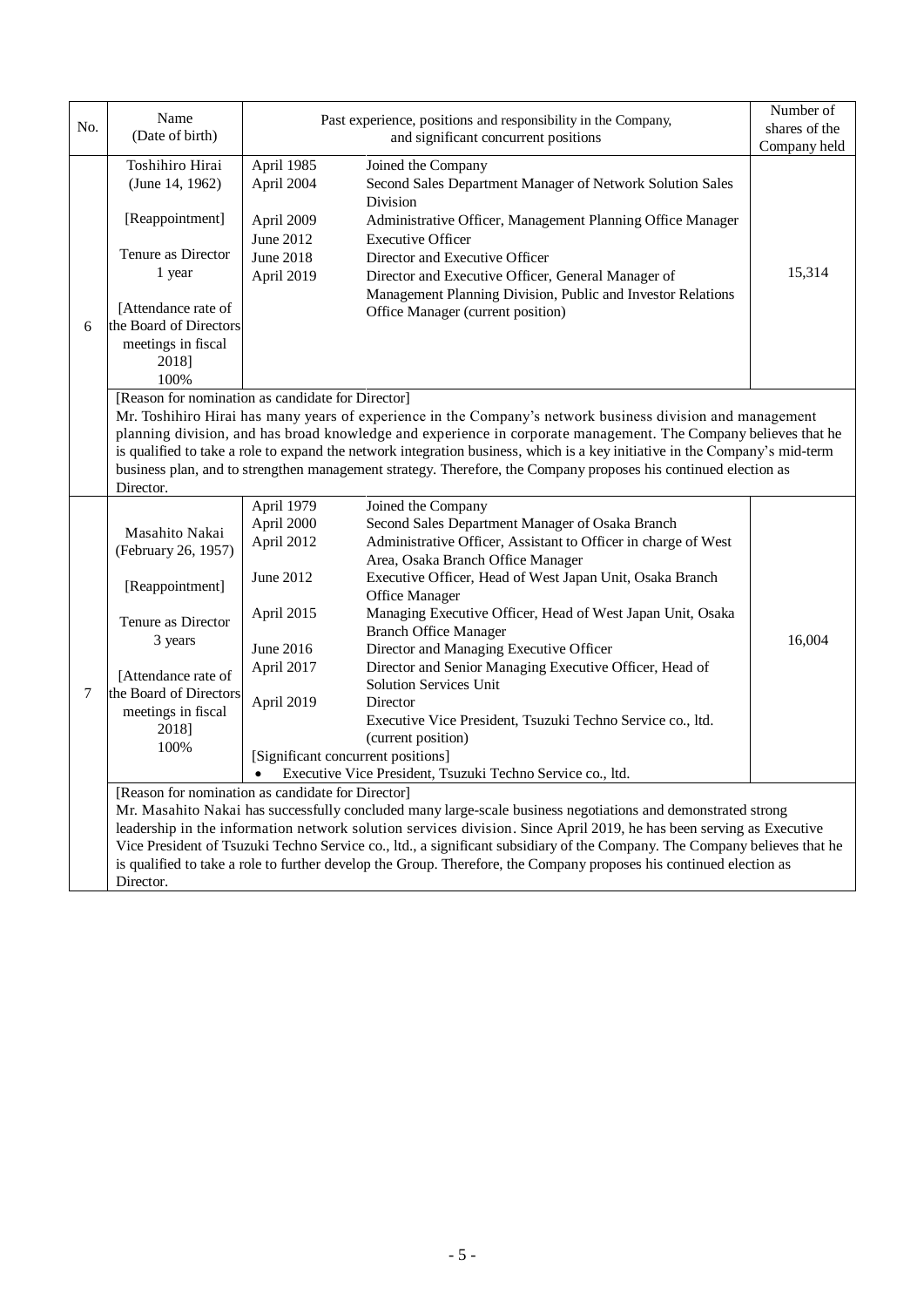|     | Name                                                                                                                                                                                                                                    |                                                                                                                         | Past experience, positions and responsibility in the Company,                           | Number of      |  |  |  |
|-----|-----------------------------------------------------------------------------------------------------------------------------------------------------------------------------------------------------------------------------------------|-------------------------------------------------------------------------------------------------------------------------|-----------------------------------------------------------------------------------------|----------------|--|--|--|
| No. | (Date of birth)                                                                                                                                                                                                                         | and significant concurrent positions                                                                                    |                                                                                         | shares of the  |  |  |  |
|     |                                                                                                                                                                                                                                         |                                                                                                                         |                                                                                         | Company held   |  |  |  |
|     |                                                                                                                                                                                                                                         | April 1997                                                                                                              | Joined The Long-Term Credit Bank of Japan, Limited (currently<br>Shinsei Bank, Limited) |                |  |  |  |
|     |                                                                                                                                                                                                                                         | June 2000                                                                                                               | Auditor, ASO CEMENT Co., Ltd. (currently ASO<br>CORPORATION)                            |                |  |  |  |
|     |                                                                                                                                                                                                                                         | <b>June 2001</b>                                                                                                        | Director                                                                                |                |  |  |  |
|     | Iwao Aso<br>(July 17, 1974)                                                                                                                                                                                                             | August 2001                                                                                                             | Director, ASO CEMENT Co., Ltd.                                                          |                |  |  |  |
|     |                                                                                                                                                                                                                                         | December 2005                                                                                                           | Outside Director, DWANGO Co., Ltd. (current position)                                   |                |  |  |  |
|     |                                                                                                                                                                                                                                         | June 2006                                                                                                               | Representative Director and Senior Managing Director, ASO                               |                |  |  |  |
|     | [Reappointment]                                                                                                                                                                                                                         |                                                                                                                         | <b>CORPORATION</b>                                                                      |                |  |  |  |
|     | [Outside Director]                                                                                                                                                                                                                      | October 2008                                                                                                            | <b>Executive Vice President</b>                                                         |                |  |  |  |
|     |                                                                                                                                                                                                                                         | June 2010                                                                                                               | President and CEO (current position)                                                    |                |  |  |  |
|     | Tenure as Director                                                                                                                                                                                                                      | June 2014                                                                                                               | Outside Director, NITTOC CONSTRUCTION CO., LTD.                                         | $\theta$       |  |  |  |
|     | 2 years                                                                                                                                                                                                                                 | January 2016                                                                                                            | President, ASO CEMENT Co., Ltd. (current position)                                      |                |  |  |  |
|     | [Attendance rate of                                                                                                                                                                                                                     | October 2016                                                                                                            | Outside Director, D.A.Consortium Holdings Inc.                                          |                |  |  |  |
| 8   | the Board of Directors                                                                                                                                                                                                                  | January 2017                                                                                                            | Advisor, the Company                                                                    |                |  |  |  |
|     |                                                                                                                                                                                                                                         | June 2017                                                                                                               | Outside Director (current position)                                                     |                |  |  |  |
|     | meetings in fiscal<br>2018]                                                                                                                                                                                                             | October 2018                                                                                                            | Director, NITTOC CONSTRUCTION CO., LTD. (current                                        |                |  |  |  |
|     | 71.4%                                                                                                                                                                                                                                   |                                                                                                                         | position)                                                                               |                |  |  |  |
|     |                                                                                                                                                                                                                                         | [Significant concurrent positions]                                                                                      |                                                                                         |                |  |  |  |
|     |                                                                                                                                                                                                                                         | $\bullet$                                                                                                               | President and CEO, ASO CORPORATION<br>President, ASO CEMENT Co., Ltd.                   |                |  |  |  |
|     |                                                                                                                                                                                                                                         | $\bullet$<br>Director, NITTOC CONSTRUCTION CO., LTD.                                                                    |                                                                                         |                |  |  |  |
|     |                                                                                                                                                                                                                                         |                                                                                                                         |                                                                                         |                |  |  |  |
|     |                                                                                                                                                                                                                                         |                                                                                                                         | Outside Director, DWANGO Co., Ltd.                                                      |                |  |  |  |
|     | [Reason for nomination as candidate for Outside Director]                                                                                                                                                                               |                                                                                                                         |                                                                                         |                |  |  |  |
|     | Mr. Iwao Aso has profound insights on industries related to medical and nursing care acquired through abundant experience                                                                                                               |                                                                                                                         |                                                                                         |                |  |  |  |
|     | and track record over many years as President and CEO of a company. The Company expects him to provide supervision<br>and advice in the Company's challenges toward new growth fields and domains in the future. Therefore, the Company |                                                                                                                         |                                                                                         |                |  |  |  |
|     | proposes his continued election as Outside Director.                                                                                                                                                                                    |                                                                                                                         |                                                                                         |                |  |  |  |
|     |                                                                                                                                                                                                                                         |                                                                                                                         |                                                                                         |                |  |  |  |
|     | Katsumi Nakano                                                                                                                                                                                                                          | April 1980                                                                                                              | Joined FUJITSU LIMITED                                                                  |                |  |  |  |
|     | (December 13, 1956)                                                                                                                                                                                                                     | June 1999                                                                                                               | Manager of First Sales Department, Finance Sales Department,<br>Kansai Sales Unit       |                |  |  |  |
|     |                                                                                                                                                                                                                                         | April 2010                                                                                                              | Head of Kyusyu Branch                                                                   |                |  |  |  |
|     | [Reappointment]<br>[Outside Director]                                                                                                                                                                                                   | May 2013                                                                                                                | Corporate Executive Officer, Public Sector & Regional Sales                             |                |  |  |  |
|     |                                                                                                                                                                                                                                         |                                                                                                                         | Group Metropolitan Region, East Japan Sales Unit, Head of                               |                |  |  |  |
|     | Tenure as Director                                                                                                                                                                                                                      |                                                                                                                         | Metropolitan Region Sales Unit in charge of East Japan                                  |                |  |  |  |
|     | 1 year                                                                                                                                                                                                                                  |                                                                                                                         | Reconstruction & Restoration Support Unit                                               | $\overline{0}$ |  |  |  |
|     |                                                                                                                                                                                                                                         | April 2018                                                                                                              | Corporate Executive Officer, Executive Vice President, Head of                          |                |  |  |  |
|     | [Attendance rate of                                                                                                                                                                                                                     |                                                                                                                         | Public Sector & Regional Sales Group, Japan Sales (current                              |                |  |  |  |
| 9   | the Board of Directors                                                                                                                                                                                                                  |                                                                                                                         | position)                                                                               |                |  |  |  |
|     | meetings in fiscal                                                                                                                                                                                                                      | June 2018                                                                                                               | Outside Director, the Company (current position)                                        |                |  |  |  |
|     | 2018]                                                                                                                                                                                                                                   | [Significant concurrent positions]                                                                                      |                                                                                         |                |  |  |  |
|     | 100%                                                                                                                                                                                                                                    | Corporate Executive Officer, Executive Vice President, FUJITSU LIMITED                                                  |                                                                                         |                |  |  |  |
|     | [Reason for nomination as candidate for Outside Director]                                                                                                                                                                               |                                                                                                                         |                                                                                         |                |  |  |  |
|     |                                                                                                                                                                                                                                         | Mr. Katsumi Nakano has abundant experience and track record in the system integration business as a corporate executive |                                                                                         |                |  |  |  |
|     | officer of a company. The Company expects him to contribute to rapid and bold decision-making of management, as well                                                                                                                    |                                                                                                                         |                                                                                         |                |  |  |  |
|     | as providing supervisory functions and advice from the perspective of shareholders and investors, as he is in an objective                                                                                                              |                                                                                                                         |                                                                                         |                |  |  |  |
|     | position, independent of the executive management of the Company. Therefore, the Company proposes his continued                                                                                                                         |                                                                                                                         |                                                                                         |                |  |  |  |
|     | election as Outside Director.                                                                                                                                                                                                           |                                                                                                                         |                                                                                         |                |  |  |  |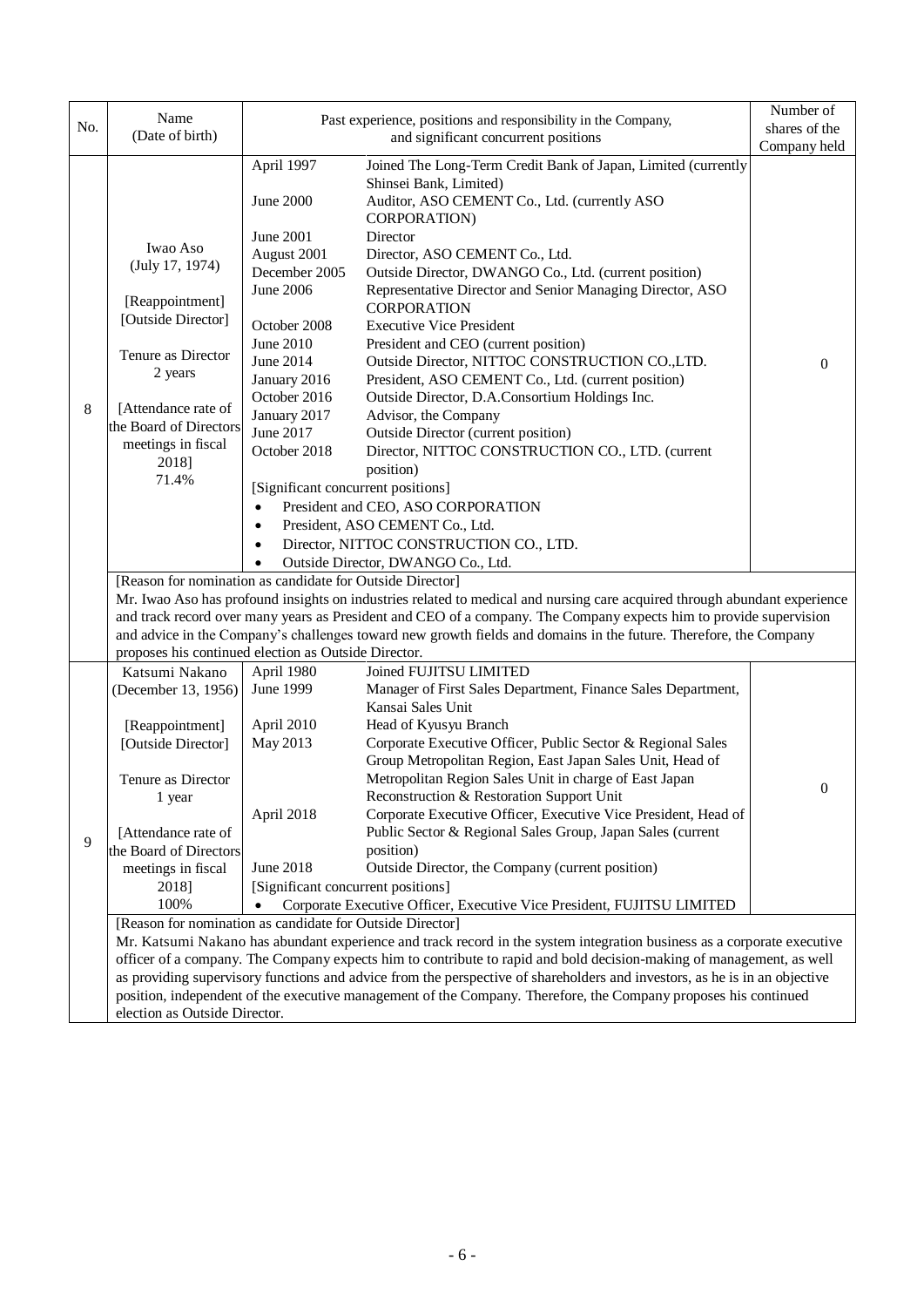| No. | Name<br>(Date of birth)                                                                                                                                                                                                                                                                                                                                                                                                                                                                                                                                                                                                                                                                                                                                                   |                                                                                                                     | Past experience, positions and responsibility in the Company,<br>and significant concurrent positions                                                                                                                                                                                                                                                                                                                                                                                                                                                                                                                                                                                                                                                                                                          | Number of<br>shares of the<br>Company held |  |  |
|-----|---------------------------------------------------------------------------------------------------------------------------------------------------------------------------------------------------------------------------------------------------------------------------------------------------------------------------------------------------------------------------------------------------------------------------------------------------------------------------------------------------------------------------------------------------------------------------------------------------------------------------------------------------------------------------------------------------------------------------------------------------------------------------|---------------------------------------------------------------------------------------------------------------------|----------------------------------------------------------------------------------------------------------------------------------------------------------------------------------------------------------------------------------------------------------------------------------------------------------------------------------------------------------------------------------------------------------------------------------------------------------------------------------------------------------------------------------------------------------------------------------------------------------------------------------------------------------------------------------------------------------------------------------------------------------------------------------------------------------------|--------------------------------------------|--|--|
| 10  | Toshihiro Murashima<br>(April 2, 1957)<br>[Reappointment]<br>[Outside Director]<br>Tenure as Director<br>2 years<br>[Attendance rate of<br>the Board of Directors<br>meetings in fiscal<br>2018]<br>92.9%                                                                                                                                                                                                                                                                                                                                                                                                                                                                                                                                                                 | April 1996<br>April 1999<br>April 2001<br>June 2006<br>June 2011<br>June 2017<br>[Significant concurrent positions] | Registered as attorney (Dai-Ichi Tokyo Bar Association)<br>Joined Aoyama Chuo Law Office<br>Partner<br>Established Murashima Hozumi Law Office<br>Partner (current position)<br>Outside Director, NIFTY Corporation<br>Outside Statutory Auditor, the Company<br><b>Outside Director (current position)</b><br>Partner, Murashima Hozumi Law Office                                                                                                                                                                                                                                                                                                                                                                                                                                                            | 1,977                                      |  |  |
|     | [Reason for nomination as candidate for Outside Director]<br>Although Mr. Toshihiro Murashima has never been directly involved in corporate management, he has expertise as an<br>attorney, and as Statutory Auditor of the Company for many years and Chairman of the Nomination and Compensation<br>Committee, he has profound insights on the qualities of candidates for officers and their appropriate compensations, which<br>are the core issues of corporate governance of the Company. The Company expects him to contribute to rapid and bold<br>decision-making of management in the future from an objective position, independent of the executive management of the<br>Company. Therefore, the Company proposes his continued election as Outside Director. |                                                                                                                     |                                                                                                                                                                                                                                                                                                                                                                                                                                                                                                                                                                                                                                                                                                                                                                                                                |                                            |  |  |
| 11  | Yuji Nishimura<br>(August 20, 1959)<br>[New appointment]<br>[Reason for nomination as candidate for Director]                                                                                                                                                                                                                                                                                                                                                                                                                                                                                                                                                                                                                                                             | April 1978<br>April 1987<br>October 2002<br>June 2012<br>December 2014<br>April 2016<br>April 2019                  | Joined Japanese National Railways (currently WEST JAPAN<br>RAILWAY COMPANY)<br>Joined FUJITSU LIMITED<br>Project Manager, West Japan System Department, Solution<br>Business Unit (in charge of Docomo ALADIN & Mobile<br>Carrier West Japan)<br>Social Infrastructure System Business Unit SVP (in charge of<br>Special Project)<br>Administrative Officer, the Company<br><b>Executive Officer</b><br>Executive Officer, Vice Head of Solution Services Unit<br>(Systems Division, Technology Design Division, Assurance<br>Office) (current position)<br>Mr. Yuji Nishimura has demonstrated strong leadership as Executive Officer in quality improvement in upstream processes<br>of projects in the assurance division and development of new technologies. The Company believes that he is qualified to | 2,471                                      |  |  |
|     | take a role to prevent the occurrence of unprofitable projects and create business models using new technologies such as<br>AI, robotics, etc., which are new growth fields and domains. Therefore, the Company proposes his election as Director.                                                                                                                                                                                                                                                                                                                                                                                                                                                                                                                        |                                                                                                                     |                                                                                                                                                                                                                                                                                                                                                                                                                                                                                                                                                                                                                                                                                                                                                                                                                |                                            |  |  |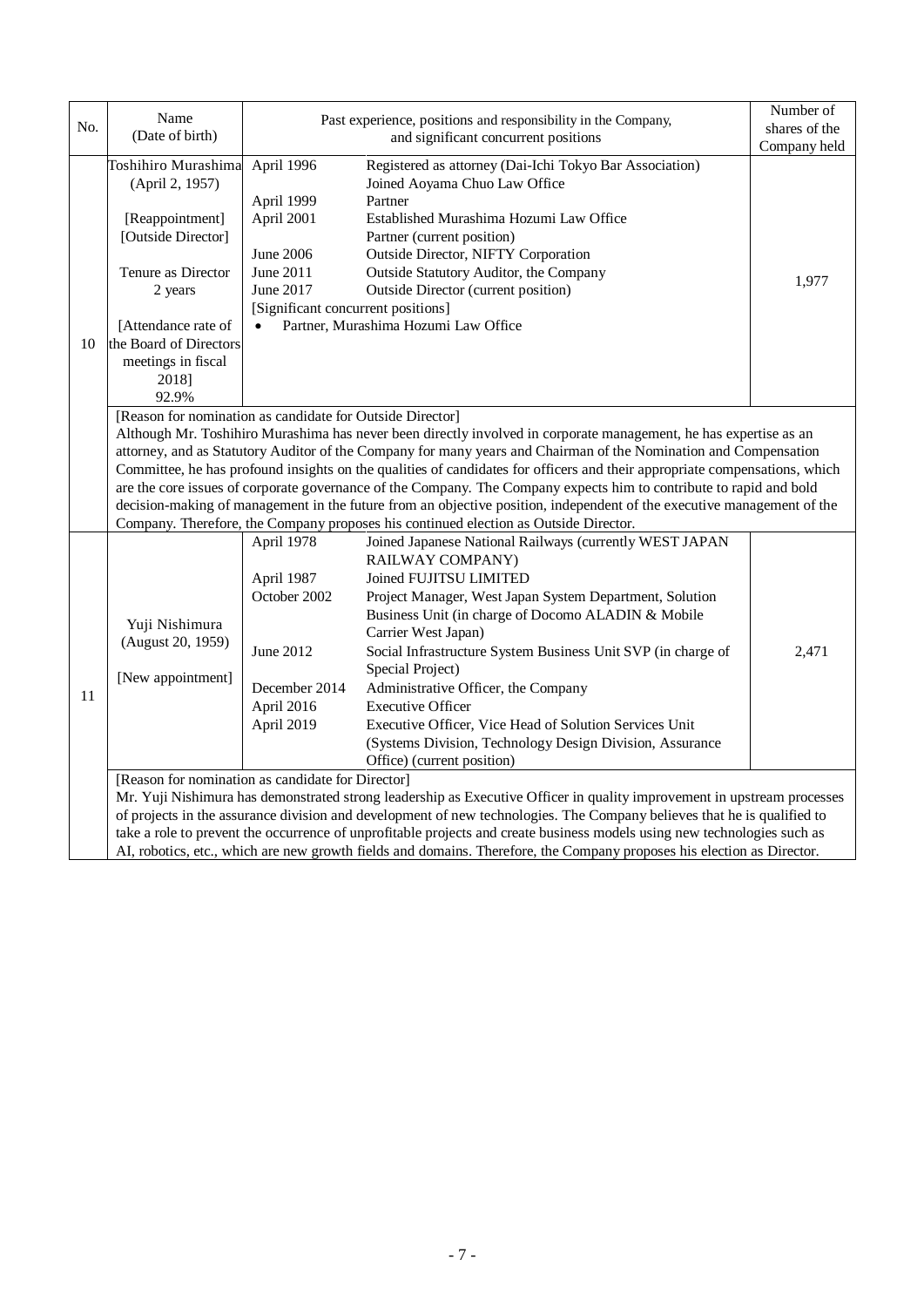| No. | Name<br>(Date of birth)                                                                                                | Past experience, positions and responsibility in the Company,<br>and significant concurrent positions                                                                                                                                      |                                                                                         | Number of<br>shares of the |  |  |  |
|-----|------------------------------------------------------------------------------------------------------------------------|--------------------------------------------------------------------------------------------------------------------------------------------------------------------------------------------------------------------------------------------|-----------------------------------------------------------------------------------------|----------------------------|--|--|--|
|     |                                                                                                                        |                                                                                                                                                                                                                                            |                                                                                         | Company held               |  |  |  |
|     |                                                                                                                        | April 1980                                                                                                                                                                                                                                 | Joined FUJITSU LABORATORIES LTD.                                                        |                            |  |  |  |
|     |                                                                                                                        | February 2000                                                                                                                                                                                                                              | Manager of Document Processing Research Department                                      |                            |  |  |  |
|     |                                                                                                                        | April 2006                                                                                                                                                                                                                                 | Director, Information Processing Society of Japan                                       |                            |  |  |  |
|     |                                                                                                                        | April 2007                                                                                                                                                                                                                                 | Vice President, Fujitsu Laboratories of America, Inc.                                   |                            |  |  |  |
|     |                                                                                                                        | April 2009                                                                                                                                                                                                                                 | Chief Researcher of Software & Solution Laboratory, FUJITSU<br><b>LABORATORIES LTD.</b> |                            |  |  |  |
|     |                                                                                                                        | <b>July 2009</b>                                                                                                                                                                                                                           | Technology Administrative Officer, NIFTY Corporation                                    |                            |  |  |  |
|     | Kunio Matsui                                                                                                           | <b>July 2014</b>                                                                                                                                                                                                                           | Member of Program Meeting Committee established for                                     |                            |  |  |  |
|     | (July 23, 1957)                                                                                                        |                                                                                                                                                                                                                                            | "Enhancement of Resilient Disaster Prevention and Disaster                              |                            |  |  |  |
|     |                                                                                                                        |                                                                                                                                                                                                                                            | Reduction Function" Subject of Cabinet Office SIP                                       |                            |  |  |  |
|     | [New appointment]                                                                                                      | November 2014                                                                                                                                                                                                                              | Concurrently served as Head of New Business Promotion                                   | $\Omega$                   |  |  |  |
|     | [Outside Director]                                                                                                     |                                                                                                                                                                                                                                            | Office, NIFTY Corporation                                                               |                            |  |  |  |
|     | [Independent Officer]                                                                                                  | April 2015                                                                                                                                                                                                                                 | Concurrently served as Specially Appointed Professor of                                 |                            |  |  |  |
| 12  |                                                                                                                        |                                                                                                                                                                                                                                            | Graduate School of Science and Technology, Shizuoka                                     |                            |  |  |  |
|     |                                                                                                                        |                                                                                                                                                                                                                                            | University                                                                              |                            |  |  |  |
|     |                                                                                                                        | February 2017                                                                                                                                                                                                                              | Professor, Department of Information and Computer Science,                              |                            |  |  |  |
|     |                                                                                                                        |                                                                                                                                                                                                                                            | College of Engineering, Kanazawa Institute of Technology                                |                            |  |  |  |
|     |                                                                                                                        |                                                                                                                                                                                                                                            | (current position)                                                                      |                            |  |  |  |
|     |                                                                                                                        | [Significant concurrent positions]                                                                                                                                                                                                         |                                                                                         |                            |  |  |  |
|     |                                                                                                                        | Professor, Department of Information and Computer Science, College of                                                                                                                                                                      |                                                                                         |                            |  |  |  |
|     | Engineering, Kanazawa Institute of Technology                                                                          |                                                                                                                                                                                                                                            |                                                                                         |                            |  |  |  |
|     | [Reason for nomination as candidate for Outside Director]                                                              |                                                                                                                                                                                                                                            |                                                                                         |                            |  |  |  |
|     | Although Mr. Kunio Matsui has never been directly involved in corporate management, he has abundant experience at      |                                                                                                                                                                                                                                            |                                                                                         |                            |  |  |  |
|     | FUJITSU LABORATORIES LTD. and NIFTY Corporation and currently as a professor in the Department of Information          |                                                                                                                                                                                                                                            |                                                                                         |                            |  |  |  |
|     | and Computer Science, College of Engineering, Kanazawa Institute of Technology, and possesses profound insights on the |                                                                                                                                                                                                                                            |                                                                                         |                            |  |  |  |
|     |                                                                                                                        | information network solution business. The Company expects him to contribute to rapid and bold decision-making of<br>management from a diversified perspective by drawing on his experience and from an objective position, independent of |                                                                                         |                            |  |  |  |
|     |                                                                                                                        |                                                                                                                                                                                                                                            |                                                                                         |                            |  |  |  |
|     |                                                                                                                        | the executive management of the Company. Therefore, the Company proposes his election as Outside Director.                                                                                                                                 |                                                                                         |                            |  |  |  |

(Notes)

- 1. Mr. Iwao Aso serves concurrently as President and CEO of ASO CORPORATION, with which the Company has entered into a capital and business alliance agreement.
- 2. Mr. Katsumi Nakano serves concurrently as Corporate Executive Officer, Executive Vice President of FUJITSU LIMITED, with which the Company has business transactions including product sales.
- 3. Mr. Toshihiro Murashima serves as representative of Murashima Hozumi Law Office, with which the Company has entered into an advisory agreement. There is no special interest between the candidate and the Company.
- 4. Excluding Messrs. Iwao Aso, Katsumi Nakano and Toshihiro Murashima, there are no special interests between each candidate and the Company.
- 5. Mr. Katsumi Nakano is a person who executes business operations of FUJITSU LIMITED, which is a specified associated service provider of the Company, and he receives compensation from FUJITSU LIMITED as Corporate Executive Officer, Executive Vice President.
- 6. Mr. Kunio Matsui is a candidate for independent officer stipulated by the Tokyo Stock Exchange.
- 7. The Company has entered into a limited liability agreement with Messrs. Iwao Aso, Katsumi Nakano, and Toshihiro Murashima, which provides that the maximum amount of liability for damages as stipulated in Article 423, Paragraph 1 of the Companies Act shall be the total amount of the amounts stipulated in each Item under Article 425, Paragraph 1 of the Companies Act, provided that they have performed their duties in good faith and in absence of gross negligence. Furthermore, if this proposal is approved and Messrs. Iwao Aso, Katsumi Nakano, and Toshihiro Murashima are reelected, the Company plans to continue the above limited liability agreement. If Mr. Kunio Matsui is elected, the Company plans to enter into a limited liability agreement with him.
- 8. The tenure as Director of each candidate is as of the conclusion of this General Meeting of Shareholders.